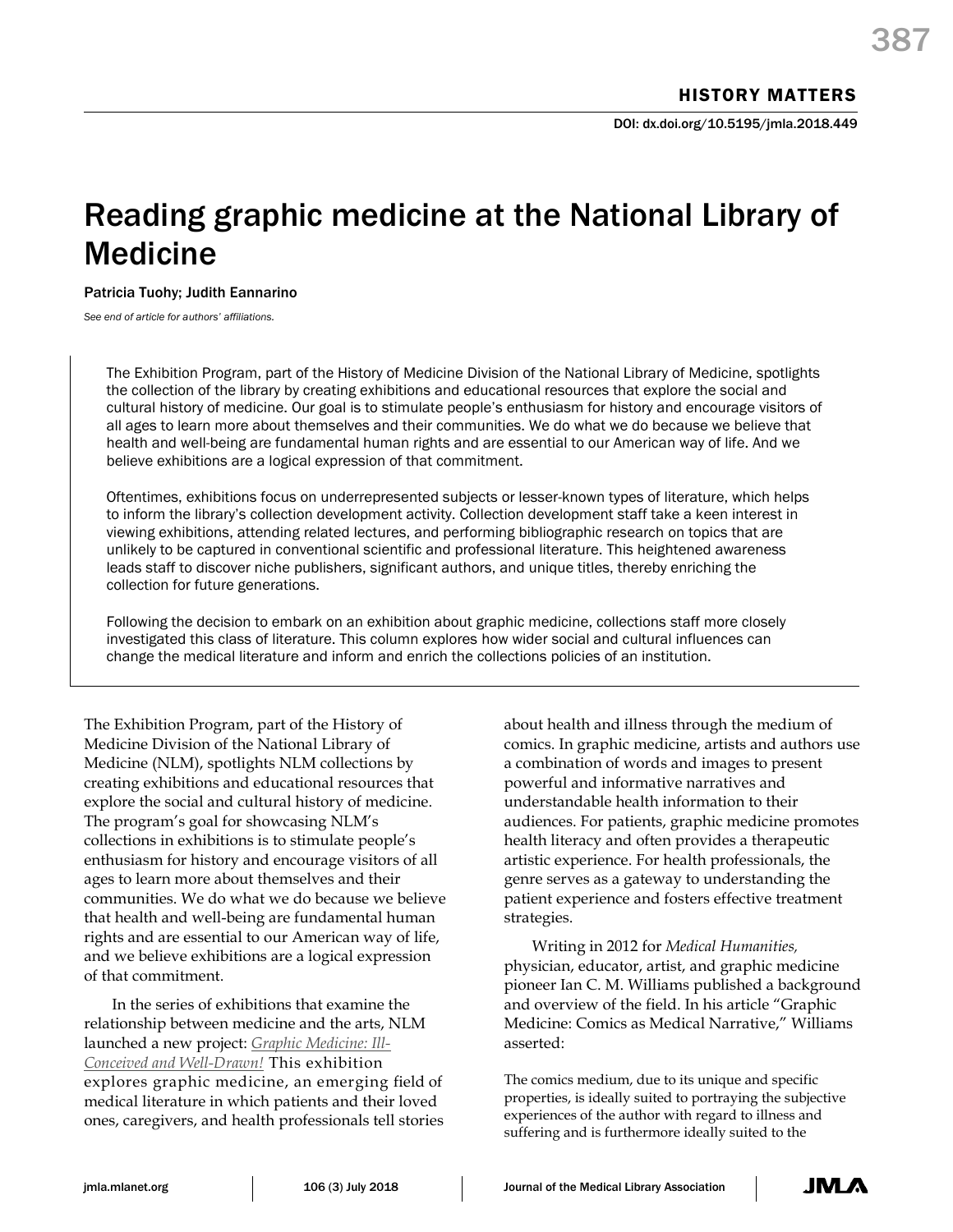education of both the public and professionals and that published graphic memoirs of suffering may be of help to the similarly afflicted, or careers and family of the ill. [1]

#### COLLECTION DEVELOPMENT

NLM exhibitions often focus on underrepresented subjects or lesser-known types of literature, which helps to inform NLM's collection development activity. Collection development staff take a keen interest in viewing exhibitions, attending related History of Medicine Division lectures and special display tours, and performing bibliographic research on topics that are unlikely to be captured in conventional scientific and professional literature. This heightened awareness leads staff to discover niche publishers, significant authors, and unique titles, thereby enriching the collection for future generations.

## FIRST STEPS

NLM collection development staff initially encountered comics as literature in the 1990s somewhat by accident. The first modern graphic works that staff reviewed were manga-style comics produced for Japanese health professionals and medical students. Collection development staff, which included an East Asian specialist, received a few such publications. After a lively discussion, staff decided to collect five examples of these Japaneselanguage monographs because of their unique cultural and historical value.

Although there were a few contemporary, break-out graphic novels developed for Western audiences (Will Eisner's *A Contract with God and Other Tenement Stories,* 1978; Art Spiegelman's *Maus,* 1986; Alan Moore and Dave Gibbons's *Watchmen,* 1987), it was not foreseeable that the publication of graphic nonfiction would expand to the medical arena and find acceptance by an American audience.

Fast forward to 2014: the Exhibition Program staff began researching the possibility of developing a project that would become *[Graphic Medicine: Ill-](https://www.nlm.nih.gov/exhibition/graphicmedicine/index.html)[Conceived and Well-Drawn!](https://www.nlm.nih.gov/exhibition/graphicmedicine/index.html)* For this exhibition, we wanted to work with a guest curator who would be able to communicate the power of graphic medicine to diverse audiences in an exhibition format. Who better to collaborate with than an award-winning graphic medicine author and artist? We invited Ellen Forney—who published the highly regarded

graphic medicine work about her struggles with bipolar disorder and creativity, *Marbles: Mania, Depression, Michelangelo, and Me* (2012) (Figure 1)—to collaborate with us, and she agreed!

The curatorial and research team for this project asked, "If graphic medicine is important enough to be featured in a new exhibition, should NLM also consider collecting works of this type?" At the time, NLM's collection development staff took the opportunity to learn more about graphic medicine and, again, to consider collecting it.

## EXPLORATION OF THE GENRE

Forney collaborated with the NLM collection development staff in its exploration. Forney is active in the comics field; she is an educator and advocate for the power of graphic medicine. She identified forty-eight titles for NLM to review. Library staff also examined bibliographic databases, publisher and vendor title lists, and graphic medicine websites to identify additional selections for the collection.

Figure 1 Cover of *Marbles: Mania, Depression, Michelangelo, and Me* by Ellen Forney, 2012



Used with permission from the author.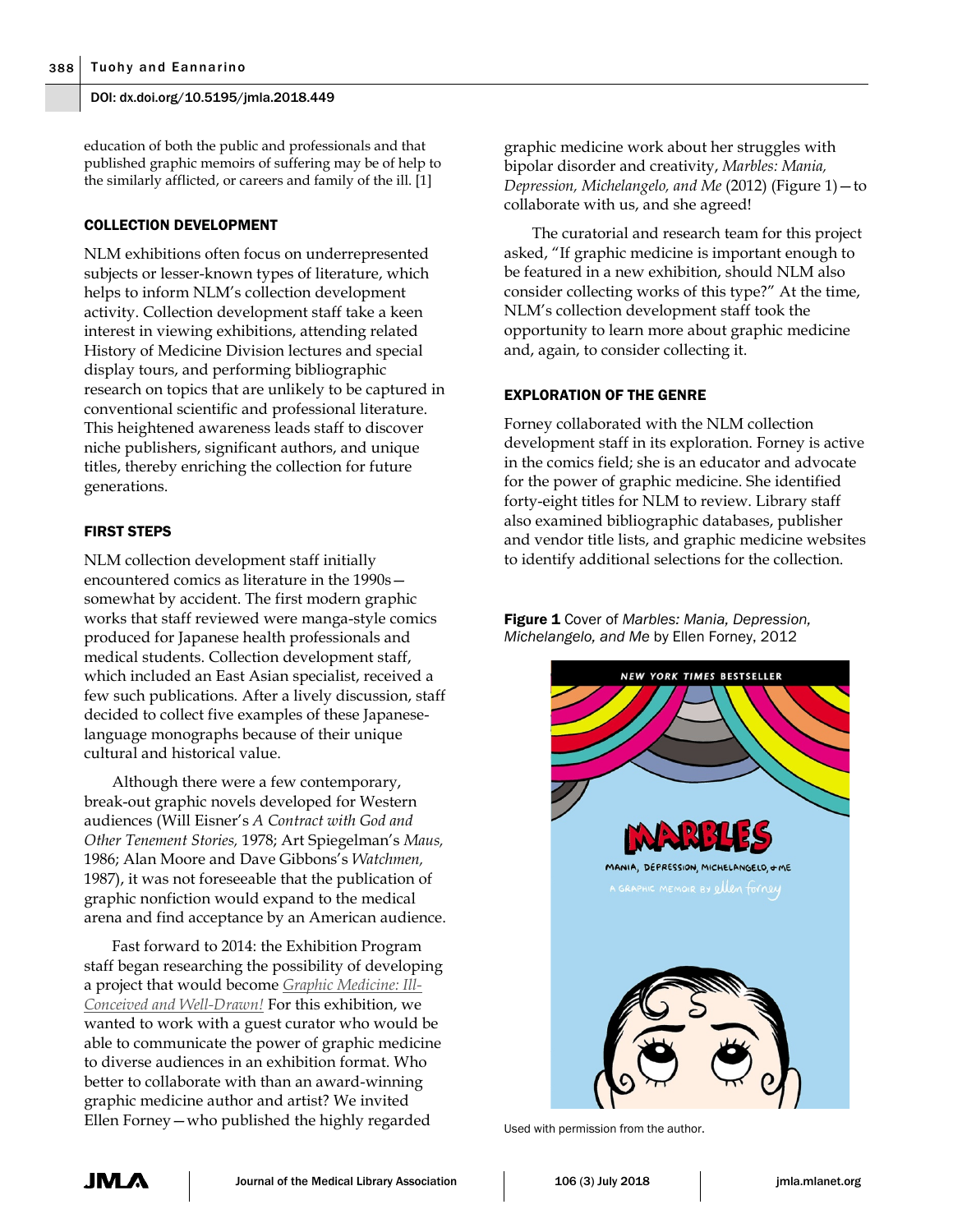Initially, collection activity focused on widely disseminated works, such as Roz Chast's *Can't We Talk about Something More Pleasant*? (2014), a renowned cartoonist's memoir of caring for her aging parents. Staff sought works—some humorous, some harrowing, but all engaging—by patients, caregivers, and health professionals from diverse backgrounds and with unique viewpoints. The intention was not to collect all graphic medicine titles, but to assemble a representative collection that would likely have long-term appeal. To round out the collection, staff also acquired scholarly monographs about the genre.

While some graphic titles are available in print, many worthy titles exist only on the web. NLM has begun planning for the addition of graphic medicine to its web collecting and archiving program that utilizes the Archive-It web archiving service. It will join other NLM web collections, such a[s Global](https://archive-it.org/collections/4887)  [Health Events,](https://archive-it.org/collections/4887) [Health and Medicine Blogs](https://archive-it.org/collections/2722) and [Disorders of the Developing and Aging Brain:](https://archive-it.org/collections/4254)  [Autism and Alzheimer's on the Web.](https://archive-it.org/collections/4254)

# FRAMING OF A COLLECTING PHILOSOPHY

The purpose of NLM, as outlined in the US Code, is "to assist the advancement of medical and related sciences and to aid the dissemination and exchange of scientific and other information important to the progress of medicine and to the public health" [2]. As new medical concepts, approaches, and disciplines proliferate, NLM assesses the worthiness of the associated literature within the framework of the *Collection Development Policy of the NLM*, fourth edition, which lists five criteria for selection. The materials must:

- Record progress in research in biomedicine and the related areas of the life sciences,
- Document the practice and teaching of medicine broadly defined,
- Demonstrate how health services are organized, delivered and financed,
- Chronicle the development and implementation of policy that affects research and the delivery of health services, and
- Illustrate the public perception of medical practice and public health. [3]

The team considering graphic medicine determined that this literature should be part of the NLM collection for the following reasons:

- 1. Graphic medicine records progress in research, especially from the perspective of the patient.
- 2. Increasingly, graphic medicine makes a dynamic contribution to the medical education of physicians, especially in medical humanities curricula. Through graphic novels, physicians explore the creation of graphic narratives and learn about how the health care system is experienced by patients.
- 3. Graphic medicine is well positioned to expose the development and implementation of policies that affect the delivery of health services. With their emphasis on the receivers of health service—specifically, the patients—graphic novels are exceptional, clear focused, and straightforward.
- 4. Similarly, graphic medicine presents a frank description of the public's perception of medical practice.

If the objective is to collect works that capture a wide range of health-related behaviors, trends, and viewpoints and to chronicle experiences and perspectives not found in scientific, technical, and professional medical publications, then graphic medicine not only conforms to the objective, but also plays a unique role in the corpus of medical literature.

# FINAL NOTES

The graphic medicine initiative is one example of the ways in which different program areas of NLM help to inform, strengthen, and expand the collection. Thus far, NLM has acquired some forty titles that are part of the graphic medicine genre and continues to seek additions to this fledgling collection. NLM hopes that medical literature patrons around the world will enjoy and learn from the many unique and fascinating graphic medicine works by patients, family members, and health professionals. These publications not only are of interest to contemporary readers, but also are likely to fascinate future historians, medical sociologists, and medical